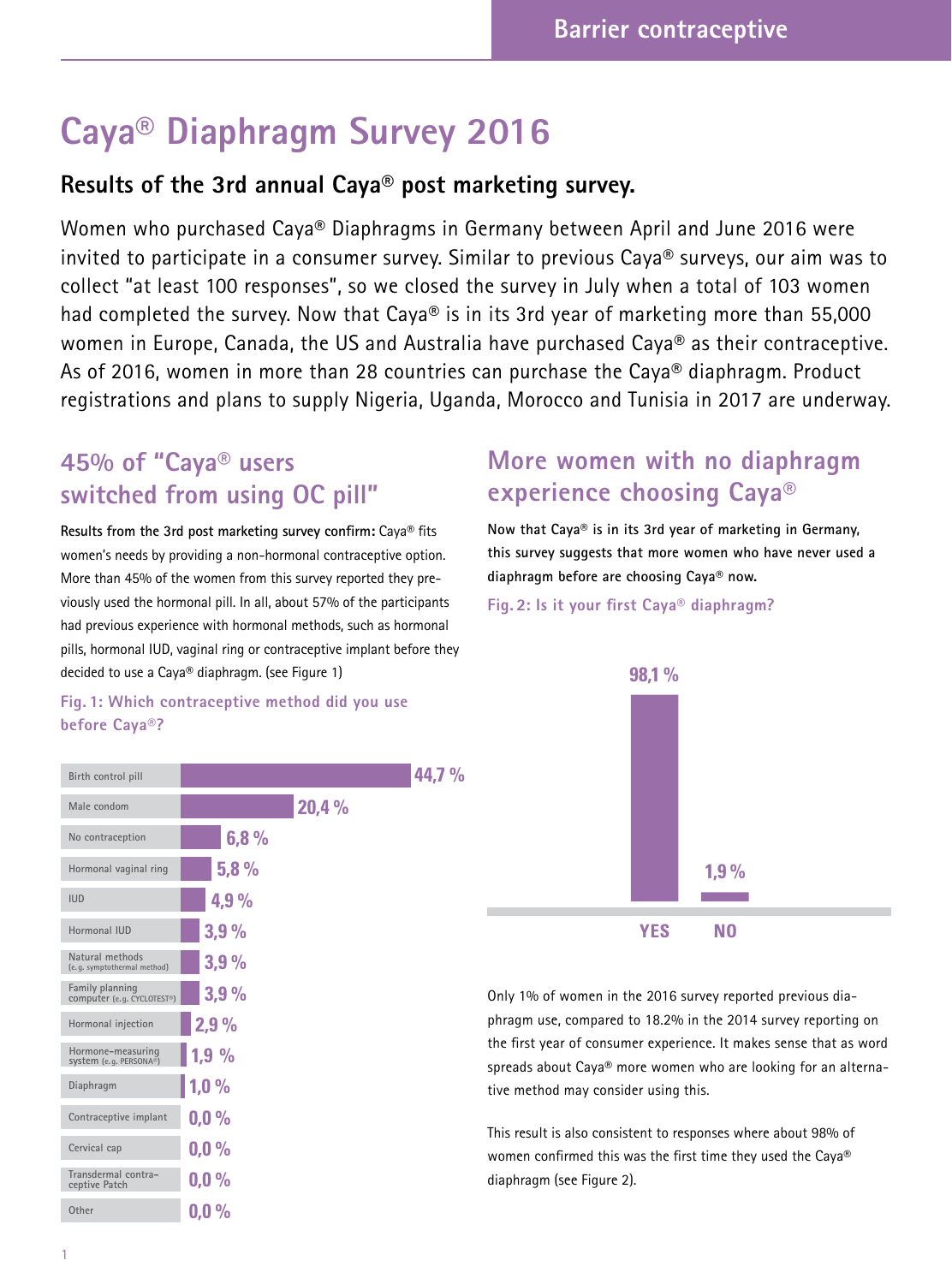# **Caya® becoming known through the internet and social media**

**About 64% of the women reported they learned about Caya® diaphragm via the internet and 18% of this group specifically reported they learned about Caya® by Facebook (figure 3).** 

**Fig. 3: How did you learn about Caya®?**



The German-language Facebook site was launched in March 2015 and contains informative posts about using Caya® diaphragm. Healthcare providers, such as gynecologists, are the next most cited source of information about Caya®, with 23% of the participants reporting they first heard about Caya® diaphragm at their check-up visit at the gynecological practice.

During the last survey (2015) about 15% of women said they learned about Caya® from professionals. This trend underlines need to continue the systematic outreach to healthcare providers with basic information about the Caya® Diaphragm.

### **Nearly all respondents report having a stable relationship (partner)**

This year, most respondents described their sexual partnership as "stable" or "serious". It was not clear if they lived with their partner or lived separately, but more than 90% reported "living in a stable relationship". In previous years, a higher percentage of respondents reported not having a stable partnership (24.3% in 2015)

Without additional detail, it is difficult to understand the implications of this. While the Caya® diaphragm is a contraceptive barrier method suitable for women at different stages in their life and relationships, there may be additional reasons why women who are not in stable relationship prefer other methods.

#### **Fig. 4: Do you live in a stable relationship?**



### **More young women are using Caya®**

Similar to previous surveys, the 2016 survey shows that **Caya® diaphragm is being used by women of all ages.** While most of the Caya® using women are between  $18 - 45$  years, the percentage of women under 18 years increased from 0.7% in 2015 to 8.7% in 2016. (See figure 5) This might be the influence of the activities via Facebook – but it show as well, that this young group of women are interested in alternatives to hormonal methods.

#### **Fig. 5: What is your age ?**

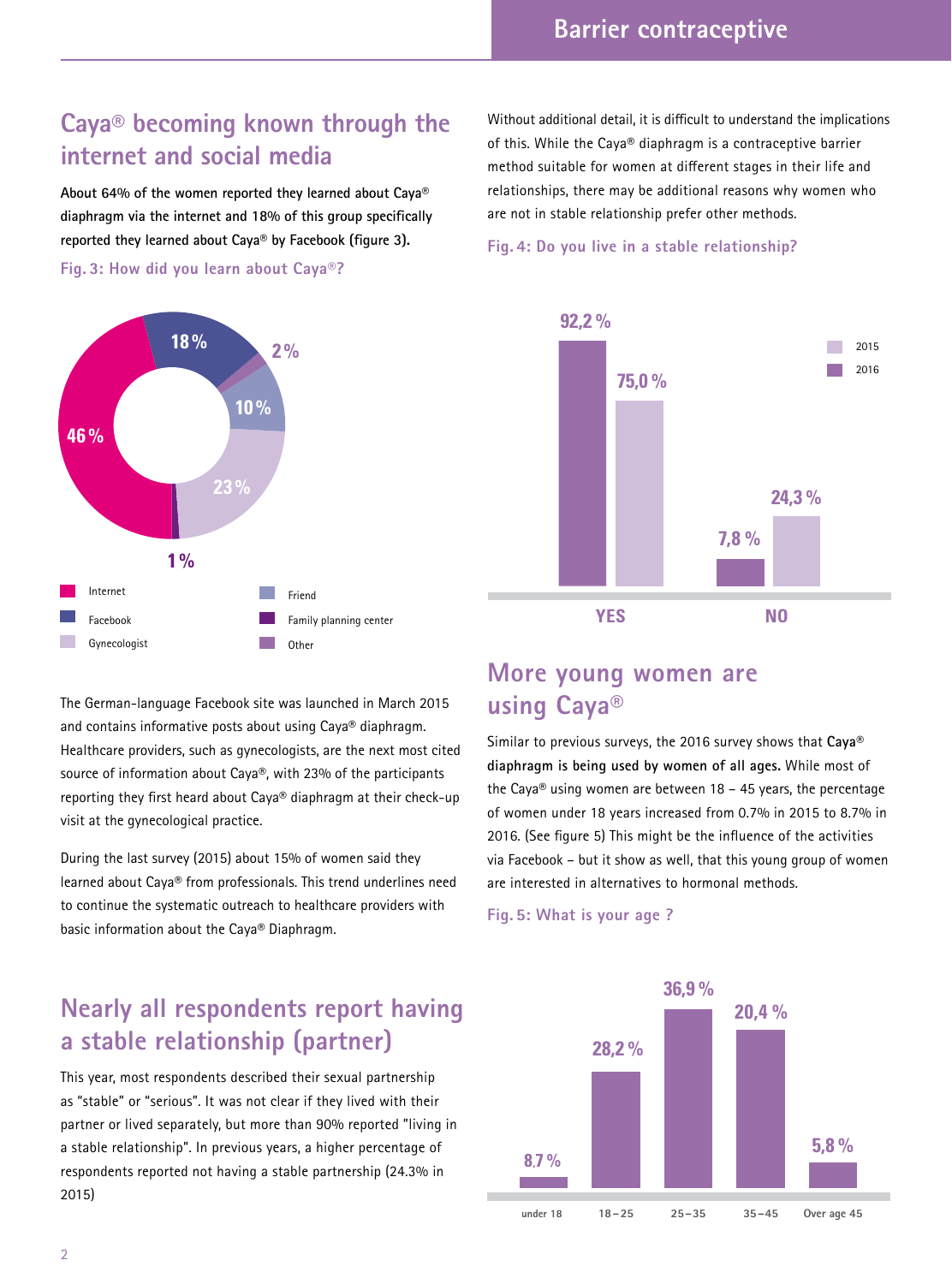### **Caya® is also perfect for first time users**

**Caya® seems to be easy to use. Most of the women in this survey were using this product and this method for the first time in their life.** About 75% reported having no problems using Caya® even from the very beginning (Fig. 6). This result underlines that the educational and instructional materials developed for the Caya® diaphragm are appropriate for helping women understand "how to use" the Caya®, and that the Caya® is easy to use – even for new users.

### **Fig. 6: Did you have problems at the first use?**



This "easy-to-learn for new users" experience also was documented during clinical studies<sup>1</sup> implemented in the United States by the non-profit research organization CONRAD (http://www.conrad.org) who implemented the contraceptive effectiveness study when this device was known as the SILCS diaphragm. CONRAD reported that of the 500 participants in that study, nearly 80% correctly inserted and confirmed correct position of the diaphragm in the vagina after just reading the instructions (i.e. with no coaching or counseling from the provider)

1 Schwartz JL, Weiner D, Lai JJ, et al. Contraceptive efficacy, safety, fit, and acceptability of a single-size diaphragm developed with end-user input. Obst Gynecol. 2015. Apr, 125(4):895-903.

### **Caya® can be used in conjunction with other contraceptive methods**

While more than half the respondents (56.4%) reported using the Caya® diaphragm alone and no other method, some women (43.6%) reported using the Caya® diaphragm in conjunction with other methods. Most commonly mentioned were fertility awareness and "other natural methods" or male condoms (Fig. 7).

Caya® diaphragm is a safe and effective method by itself. As Caya® introduction grows, it will be interesting to learn how women in different communities use Caya®, i.e. as their sole contraceptive, or in conjunction with other methods.

**Fig. 7: Do you use Caya® diaphragms in combination with other contraceptive methods?**



**In clinical studies, Caya® diaphragm has similar effectiveness to traditional diaphragms that come in multiple sizes, and also to other barrier methods such as condoms.** 

Consumers have various reasons for using a combination of methods. Some may use fertility awareness to understand when their most fertile days are so they can take extra caution during these times. Others may want additional protection from STIs. Condoms are the recommended method for protection from STIs.

### **Caya® does not interfere with sex some women find it enhances sex**

Similar to results from the 2015 survey, the answers about the impact of the Caya® diaphragm on sex indicate that Caya® does not interfere with sex for the female. **About 32% of women confirmed that having sex with the Caya® diaphragm is "better" than before and more relaxed** (Fig. 8).

**Fig. 8: What impact does the Caya® diaphragm have on your sex or your libido?**

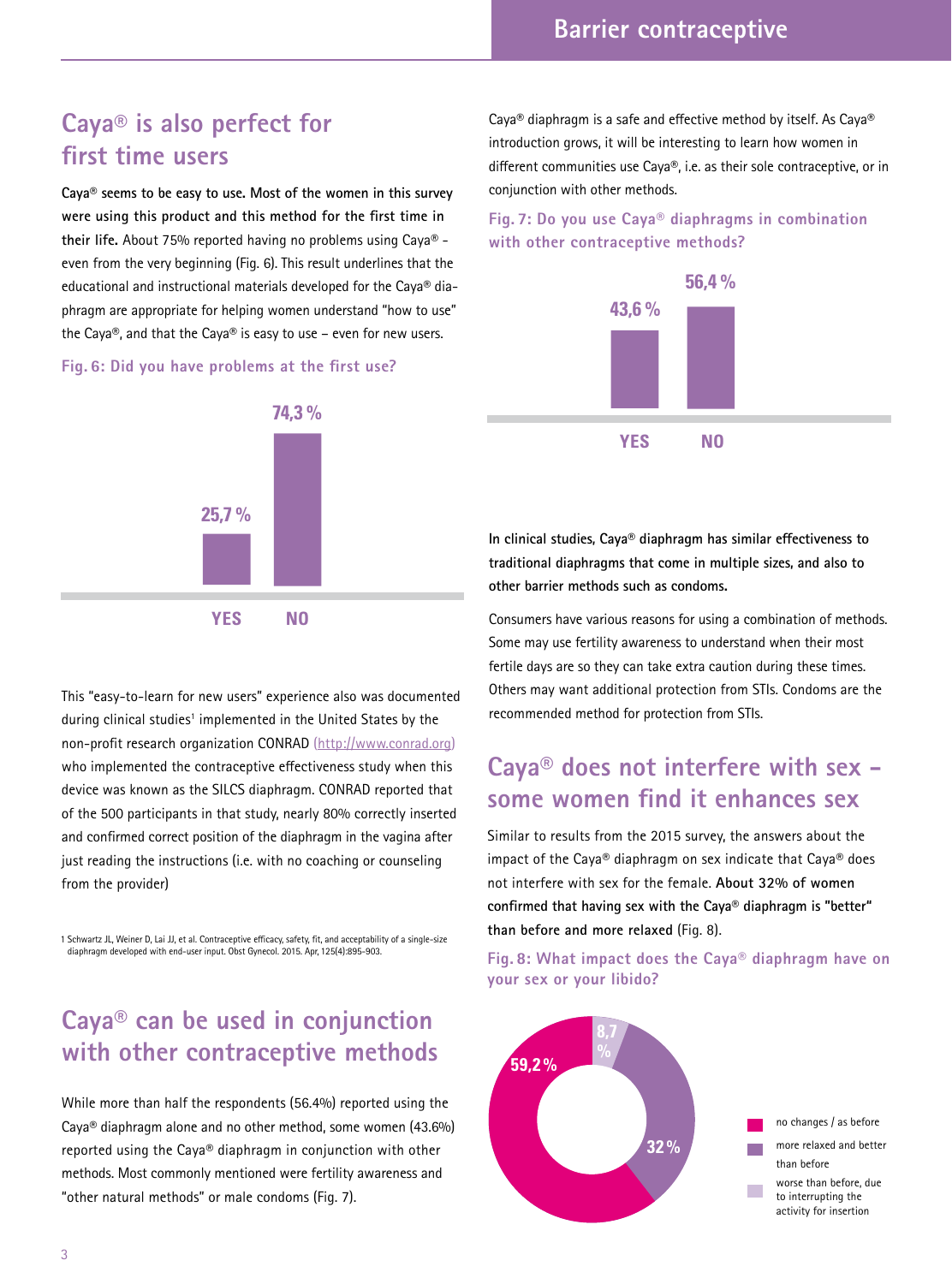# **Most male partners don't notice Caya® and are not "bothered"**

For the first time, we asked in the survey 2016 whether the male partner "could feel the diaphragm while having sex" and if this was bothersome. **About 60% of women reported their male partners did not feel the Caya® diaphragm or did not find it "disturbing".** 4.9% of male partners had not been informed at all of their partner using the Caya® diaphragm. (Fig. 9).

### **Fig. 9: Does your male partner feel the Caya® while having sex?**

### **Nearly all users recommend Caya®**

98% of the participants said they would recommend Caya® diaphragm to a friend. This suggests these women trust the Caya® diaphragm—even though they are new users—and they are willing to share this message with others. (Fig. 10)

**Fig. 10: Would you recommend Caya® to a friend of yours?**



### **Caya® is appropriate for women of all ages and various life situations!**

**The results from this 2016 survey confirm and build additional evidence that Caya® contoured diaphragm is appropriate for use by women of all ages and different stage in their life and relationships. The most important factor that motivates women to use Caya® is "looking for a non-hormonal method."**

We hope to see more young women choosing Caya® in the future. We will follow-up on this in the next survey in 2017.

Caya® diaphragm is now becoming established in the German speaking markets (Germany, Austria and Switzerland).

As women learn about this new non-hormonal method, the size of the Caya® user group continues to grow.

KESSEL medintim GmbH would like to thank all women who have participated in this survey 2016. You help us and other women to learn more about the contraceptive method diaphragm and Caya®.

Please contact us if you have questions or comments.